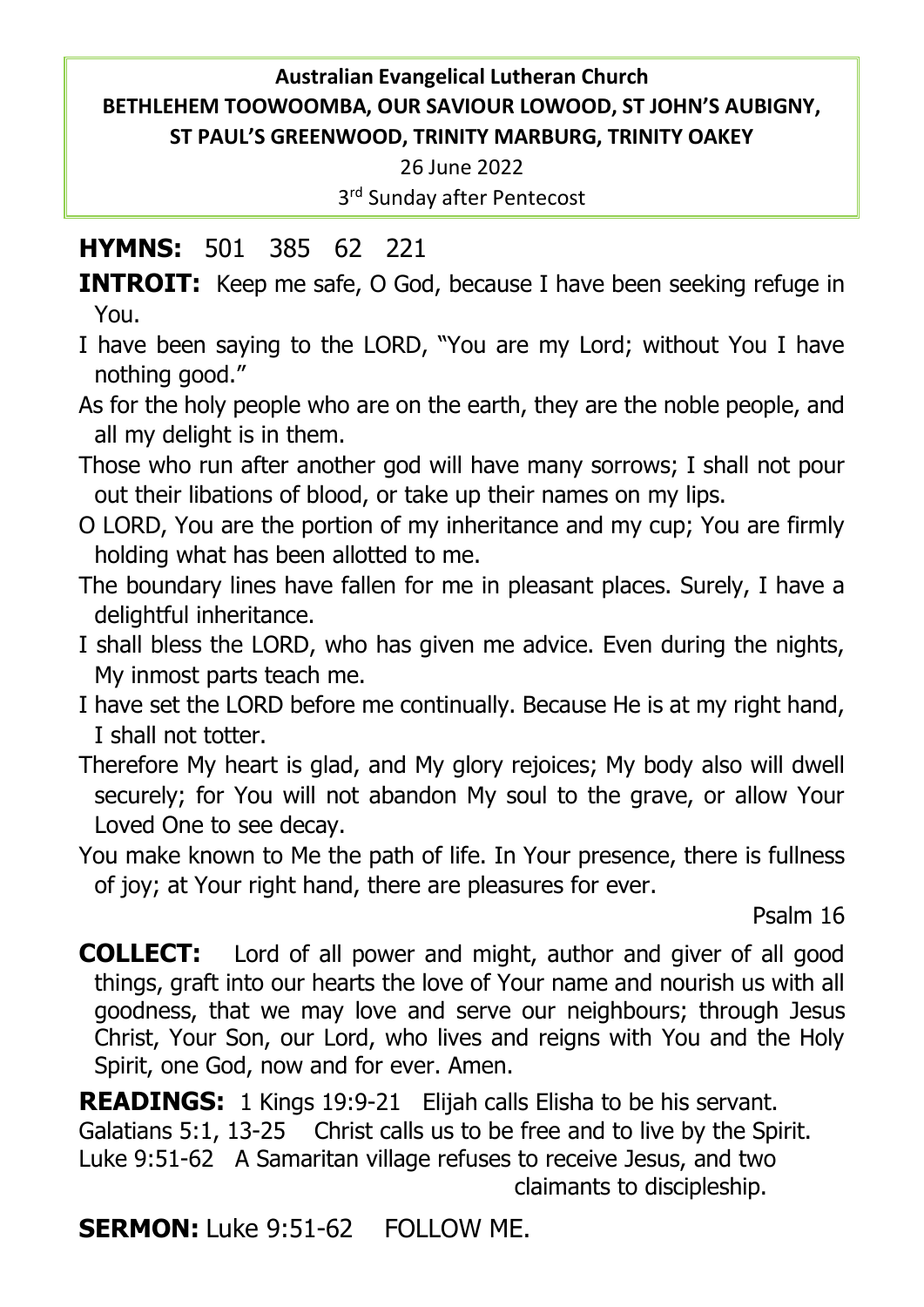#### **Why Worship?**

What first comes to mind when you think of worship? Perhaps your thoughts are of a church service, a prayer, a sermon, or a hymn. Perhaps you think of a certain building. Maybe a discussion that you have had with another Christian over worship forms or styles come to mind. Chances are that your first reaction is to focus on something that we do or are involved in when we worship.

Our first reactions may fall short of what they should be. It si easy to get caught up in discussing the details of worship, or the controversies that often surround it, while forgetting the true focus of our worship. Worship needs to be focused on God and His Word.

God is worthy of worship. His glory, splendour, holiness, and greatness are so wonderful that all creatures should be moved to worship Him (Psalm 29). Every good thing, all that we are and have, come from Him. He deserves our worship because He is God (Psalm 145:3; Revelation 5:12).

Exodus 20:8 reveals the Third Commandment to us. God commands His people to worship Him. Hebrews 10:25 reminds us that worship does not end with the coming of Christ. Christians are also called to continue to worship together - in part to give each other encouragement in the last days.

In the Small Catechism, Martin Luther wrote that the Third Commandment means that "*we should fear and love God so that we may not despise preaching and His Word, but hold it sacred, and gladly hear and learn it*." This explanation helps to focus our understanding of the commandment. Luther reminds us that the purpose of the Sabbath was not simply to have a day off from work, but to provide opportunity to worship. He directed people's attention to the Word of God. We hear God's voice, and receive His direction through His Word. True worship must involve the proclamation and belief of God's Holy Word. God knows that we shall be blessed as we hear His Word.

Worship isn't simply a set of activities to do or words to speak. Worship needs an object. We are to worship God. In the explanation of the First Commandment in the Large Catechism, Luther writes: "*A god means that from which we are to expect all good and in which we are to take refuge in all distress. So, to have [the One] God is nothing other than trusting and*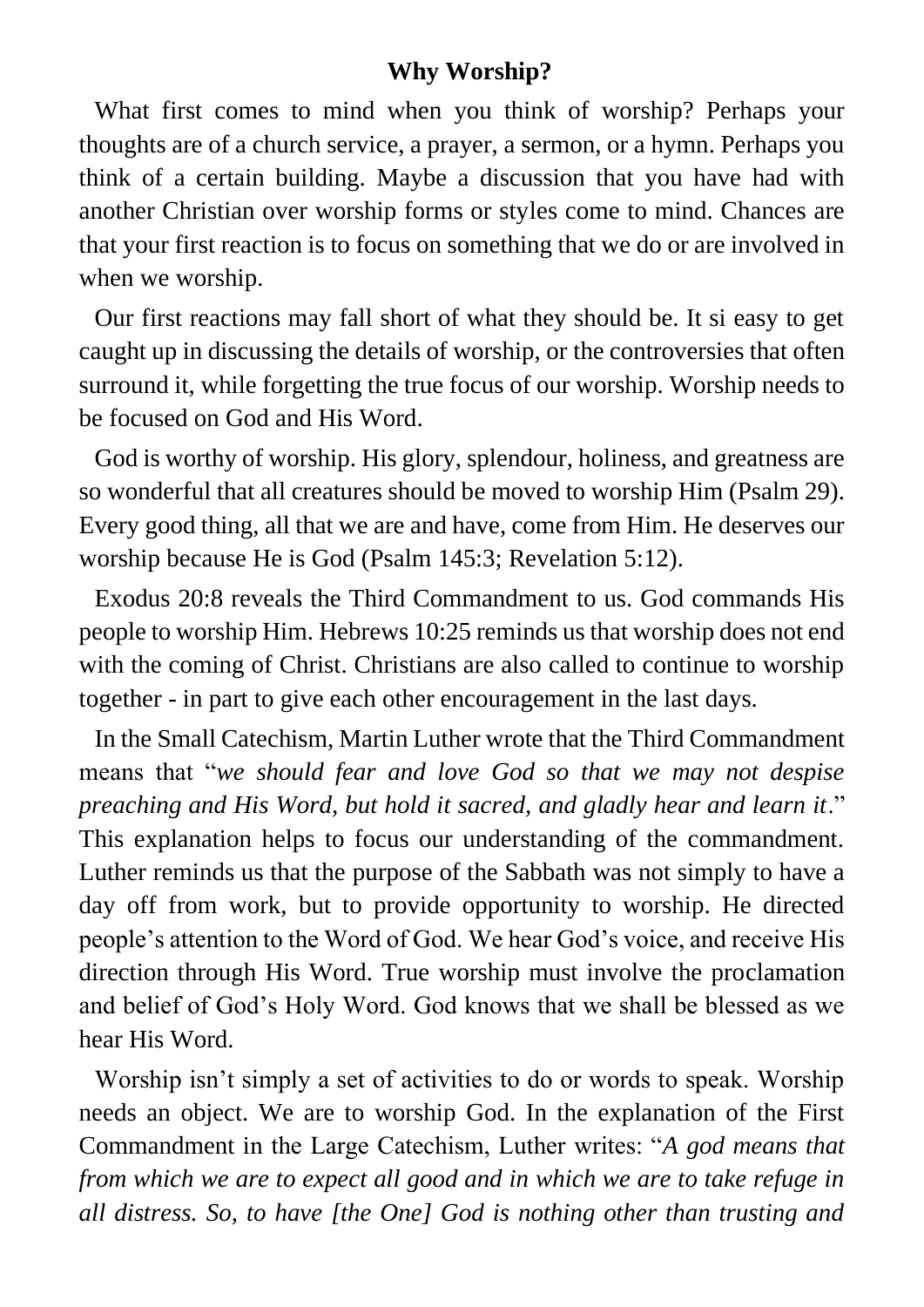*believing Him with the heart."* According to this definition, a god is whatever we trust and believe in. Whatever being or thing that we trust above all other things is, in fact, our god. To be sure, there is only one true, living God. Only the true God can save us. Only He has the power that we need. Only He is truly worthy of worship. Yet many people continue to worship false gods. Understood in this way, every person has a god.

If we are to worship the true God, we must know who He is. Deuteronomy 6:4 reminds us that there is only one God. Matthew 28:19 reveals that this one God consists of three persons: Father, Son, and Holy Spirit. The biblical doctrine of the Trinity is beyond our human comprehension. Our limited brains are incapable of fully understanding the nature of God. We can, however, trust and believe His Word. The only true God is the Holy Trinity. The three persons, Father, Son, and Holy Spirit are each fully God, and yet are only one God. This is how God has revealed Himself to us.

There are many people in our world who deny the doctrine of the Trinity, and yet they still claim to worship God. Jesus, who is the Way, the Truth, and the Life, says that it is impossible to access the Father apart from the Son (John 14:6). Without the Son, we do not really know the Father. First Corinthians 12:3 teaches us that we cannot believe in Jesus without the Holy Spirit. We are not free to ignore the Trinity or any of the three persons. We come to the Father through Jesus. We believe in Jesus through the Spirit. The Trinity is the only true God. This is the God we worship.

The triune God is worthy of our worship. Nothing or no one else deserves or rightly receives our worship. In Isaiah 42:8, God forbids worshipping false gods or any created thing. In Revelation 22:8-9, John was about to worship an angel who had shown him wondrous things. The angel rebuked him. Angels are not worthy of worship - they are servants of God along with human beings. (This shows us also that mere human beings are not worthy of worship either.) Only God is worthy of our worship!